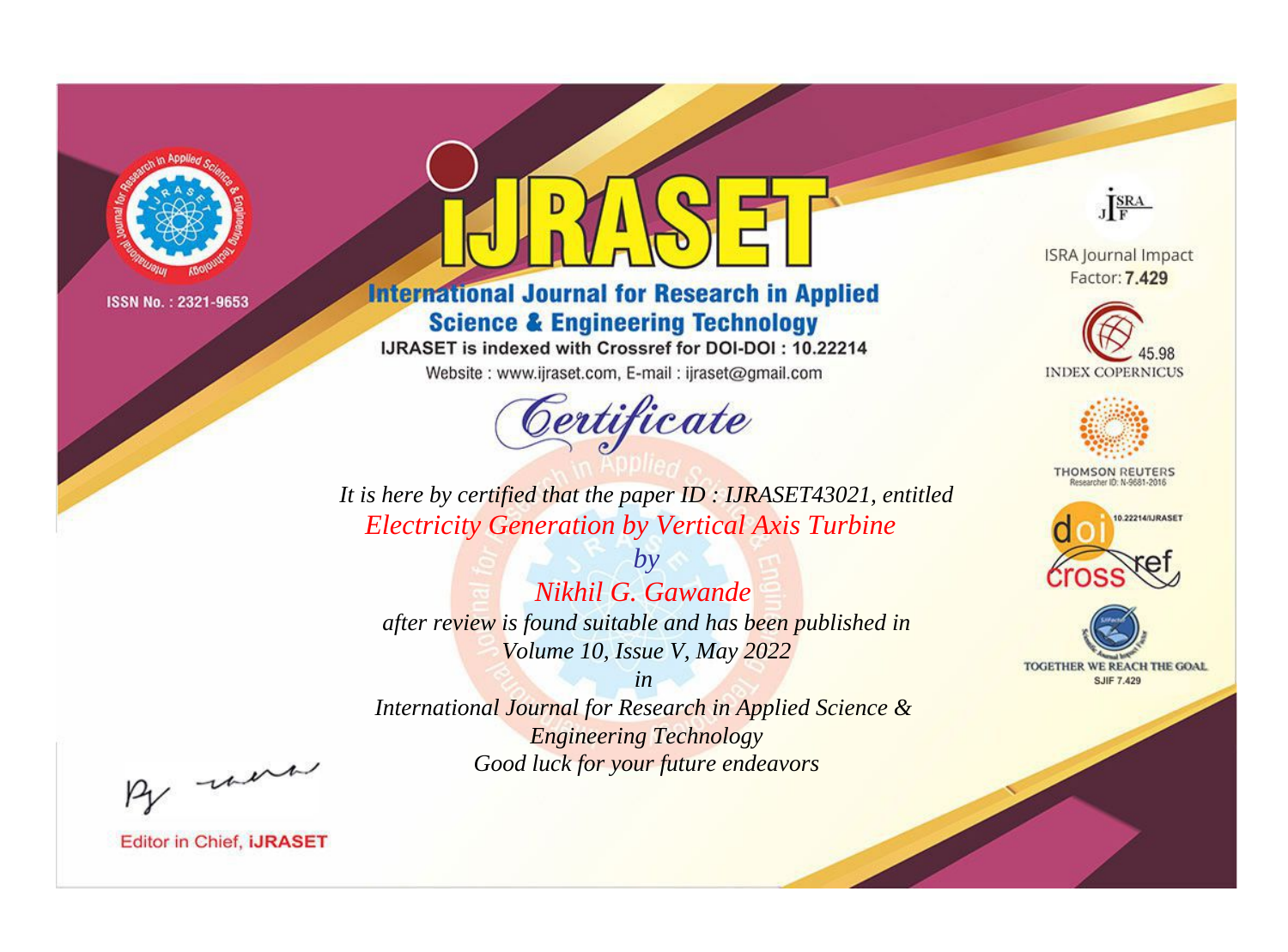

# **International Journal for Research in Applied Science & Engineering Technology**

IJRASET is indexed with Crossref for DOI-DOI: 10.22214

Website: www.ijraset.com, E-mail: ijraset@gmail.com



JERA

**ISRA Journal Impact** Factor: 7.429





**THOMSON REUTERS** 



TOGETHER WE REACH THE GOAL **SJIF 7.429** 

*It is here by certified that the paper ID : IJRASET43021, entitled Electricity Generation by Vertical Axis Turbine*

*by Rajat C. Modi after review is found suitable and has been published in Volume 10, Issue V, May 2022*

*in* 

*International Journal for Research in Applied Science & Engineering Technology Good luck for your future endeavors*

By morn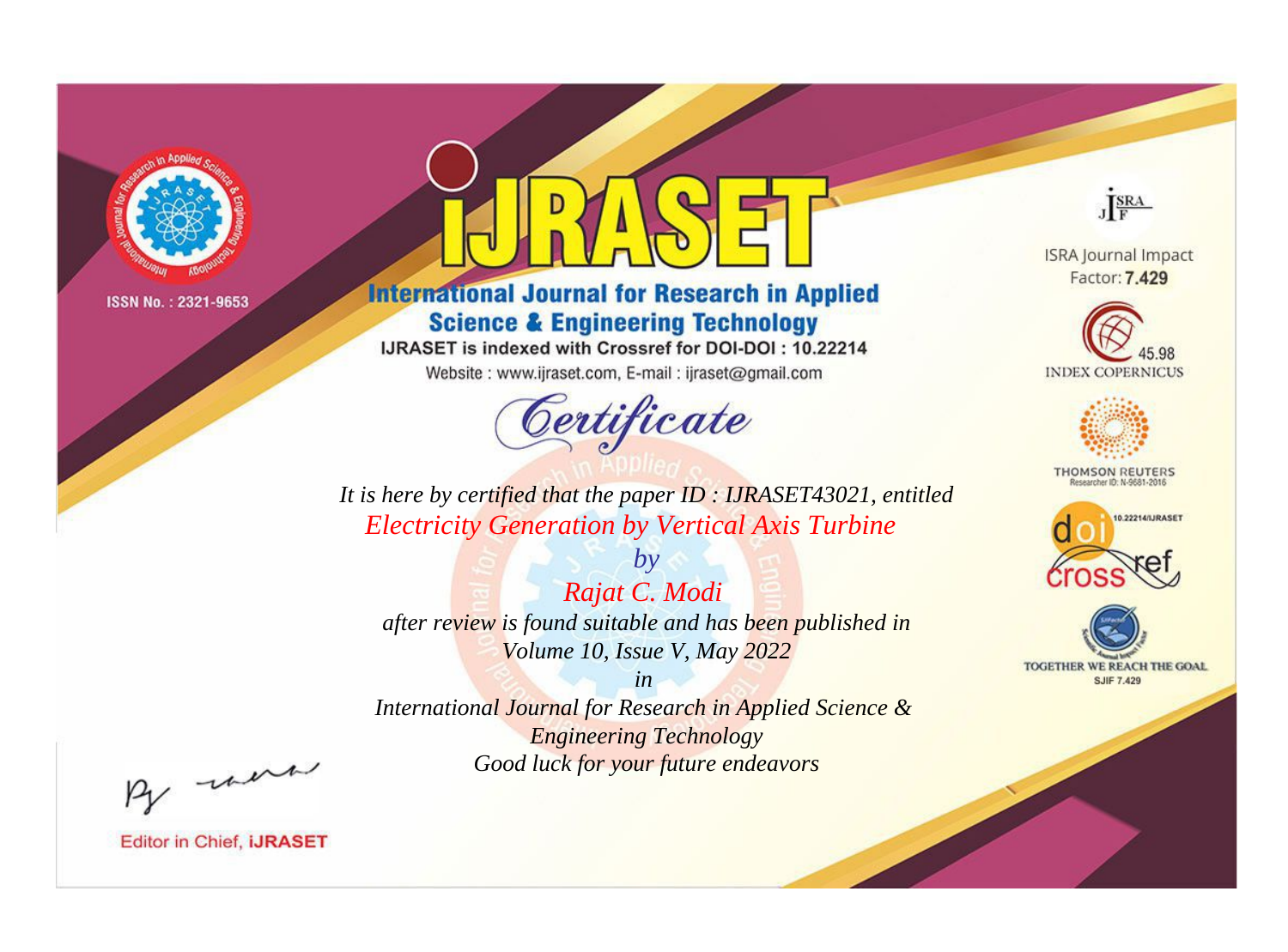

# **International Journal for Research in Applied Science & Engineering Technology**

IJRASET is indexed with Crossref for DOI-DOI: 10.22214

Website: www.ijraset.com, E-mail: ijraset@gmail.com



JERA

**ISRA Journal Impact** Factor: 7.429





**THOMSON REUTERS** 



TOGETHER WE REACH THE GOAL **SJIF 7.429** 

*It is here by certified that the paper ID : IJRASET43021, entitled Electricity Generation by Vertical Axis Turbine*

*Someshwar N. Damare after review is found suitable and has been published in Volume 10, Issue V, May 2022*

*by*

*in* 

*International Journal for Research in Applied Science & Engineering Technology Good luck for your future endeavors*

By morn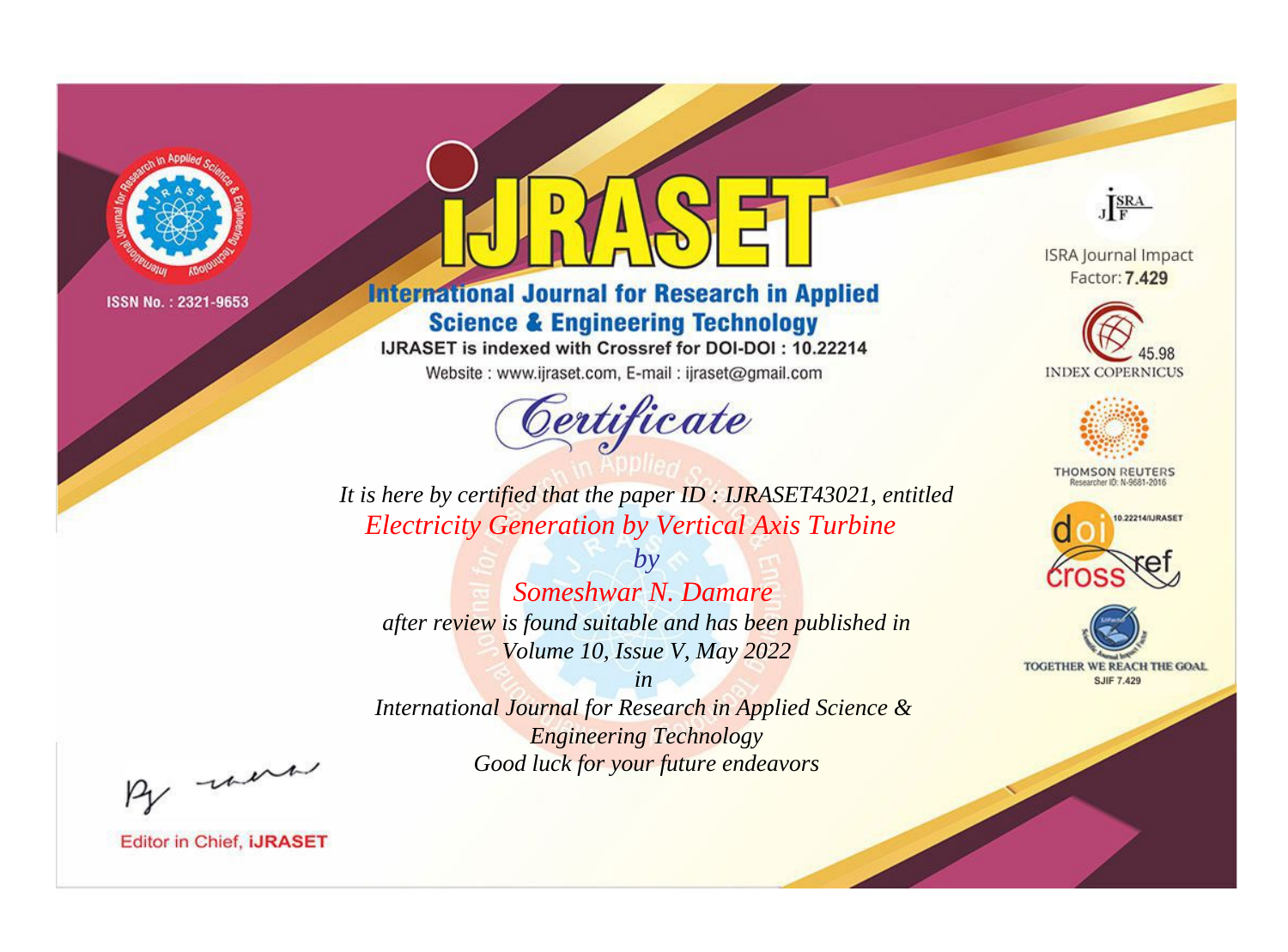

# **International Journal for Research in Applied Science & Engineering Technology**

IJRASET is indexed with Crossref for DOI-DOI: 10.22214

Website: www.ijraset.com, E-mail: ijraset@gmail.com



JERA

**ISRA Journal Impact** Factor: 7.429





**THOMSON REUTERS** 



TOGETHER WE REACH THE GOAL **SJIF 7.429** 

*It is here by certified that the paper ID : IJRASET43021, entitled Electricity Generation by Vertical Axis Turbine*

*by Aniket A. Hawa after review is found suitable and has been published in Volume 10, Issue V, May 2022*

*in* 

*International Journal for Research in Applied Science & Engineering Technology Good luck for your future endeavors*

By morn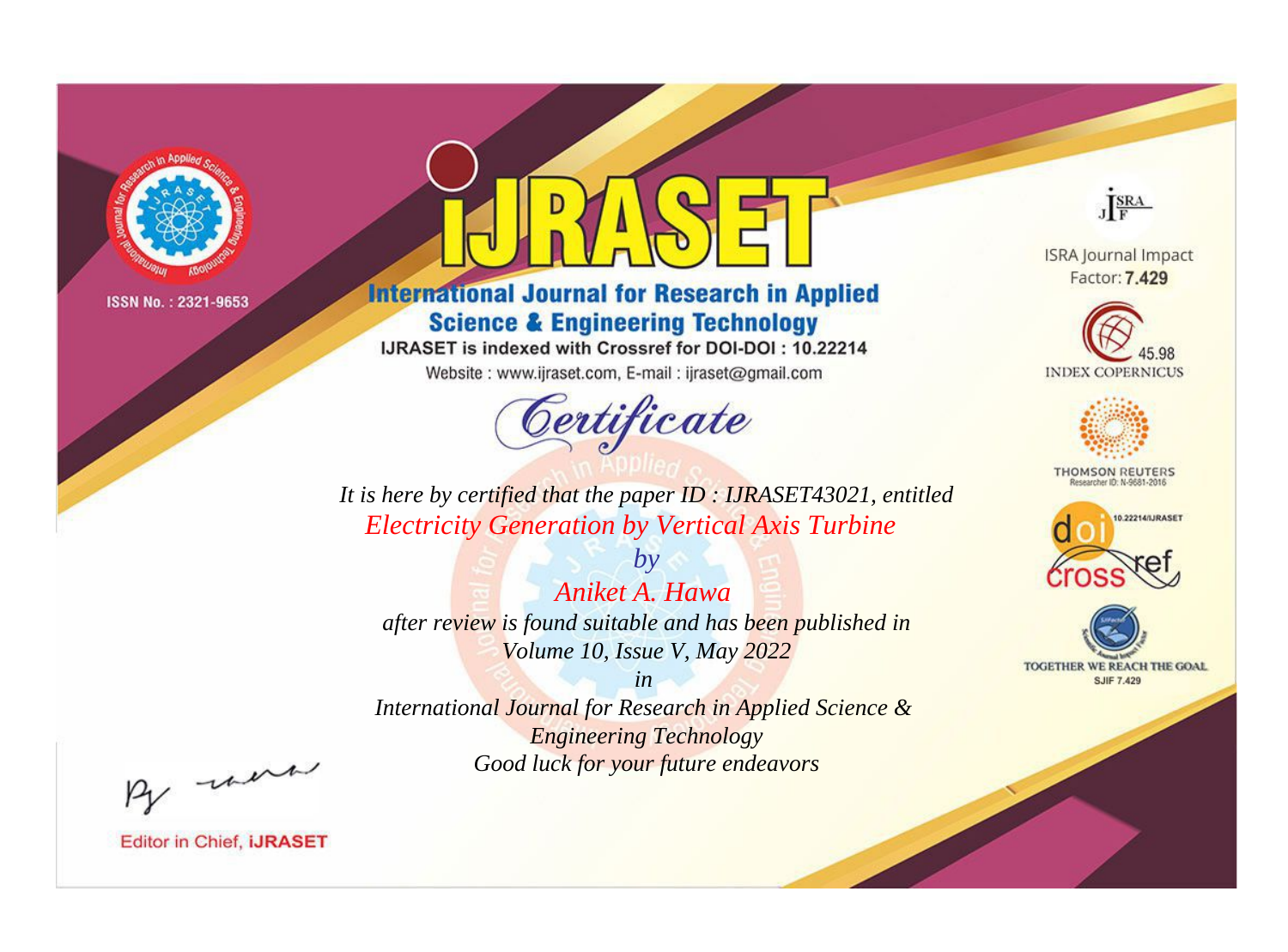

# **International Journal for Research in Applied Science & Engineering Technology**

IJRASET is indexed with Crossref for DOI-DOI: 10.22214

Website: www.ijraset.com, E-mail: ijraset@gmail.com



JERA

**ISRA Journal Impact** Factor: 7.429





**THOMSON REUTERS** 



TOGETHER WE REACH THE GOAL **SJIF 7.429** 

It is here by certified that the paper ID: IJRASET43021, entitled **Electricity Generation by Vertical Axis Turbine** 

 $by$ Mitlesh D. Dharpawar after review is found suitable and has been published in Volume 10, Issue V, May 2022

 $in$ International Journal for Research in Applied Science & **Engineering Technology** Good luck for your future endeavors

By morn